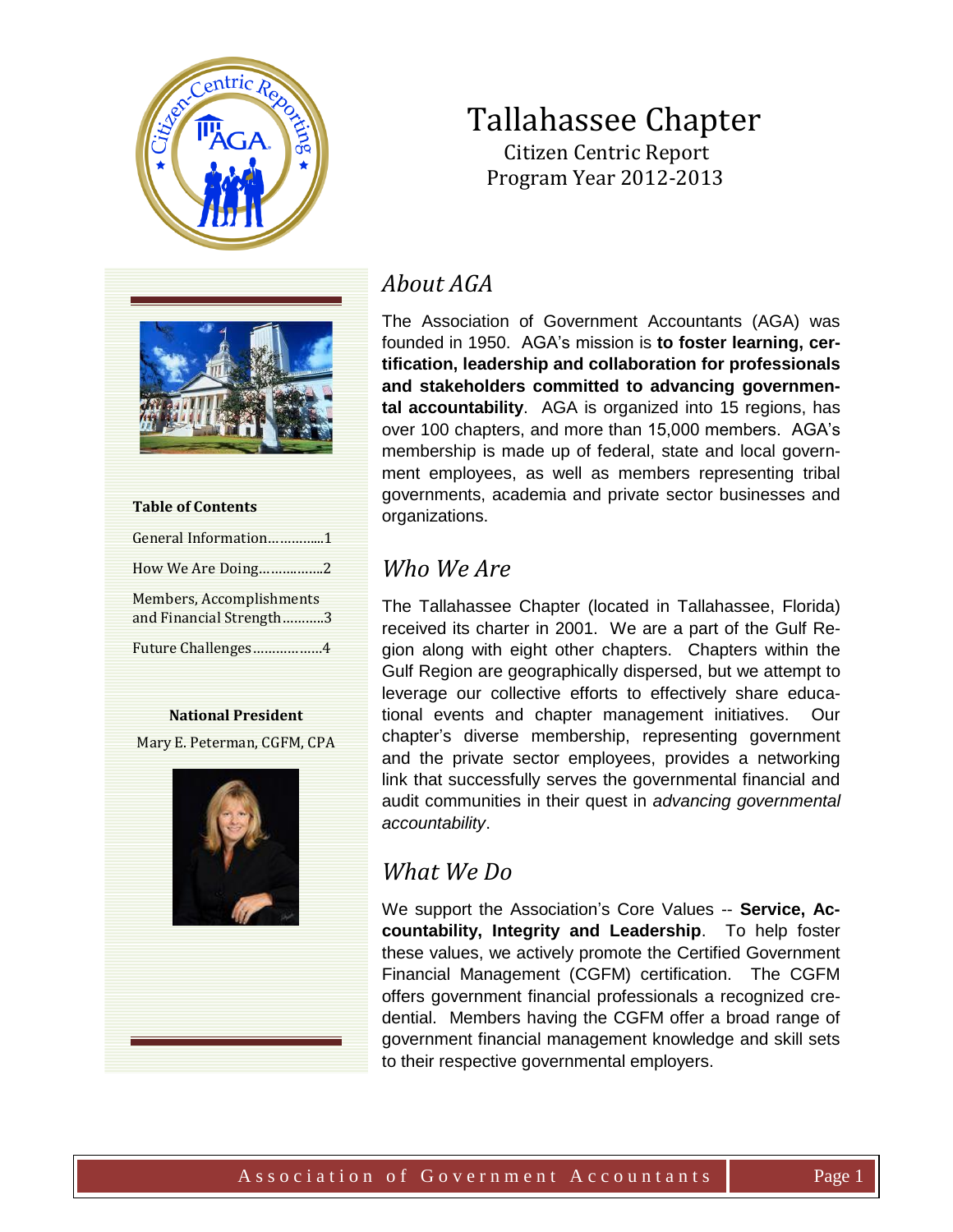#### **Strategic Goals:**

Provide members with quality programs, products and services

Provide continuing education to meet the changing needs of the government accountability profession

Provide opportunities for members to serve the chapter and gain leadership experience

To promote AGA's CGFM program

To promote community service

To increase membership

#### **Significant Accomplishments**

Education

Community Service

Developing Future Leaders

Our chapter has nearly 230 members, primarily from the state government sector and local university participation. Our monthly chapter meetings, educational audio conferences/ webinars and annual governmental accounting conferences offer opportunities for members and nonmembers to network with other government accountability professionals. Whether at the local or national level, our members are able to leverage their networking opportunities to better learn from each other regarding ways to offer a best-in-class financial service to our ultimate stakeholders—the taxpayer. We promote government accountability at all levels of government. We are participating in a new initiative of **Citizen Centric Reporting**—a simple four page document for the government entity to inform their citizens about the services provided and the challenges to be met.

### **Education**

We have eight monthly meetings at a central location to accommodate diverse locations of staff. We sponsor eight audio conferences/ webinars through the AGA national offices and allow members to attend at no fee. We offer an annual two-day Professional Development Conference each year for members and nonmembers. The annual conference offers timely and relevant training and helps our attendees obtain Continuing Professional Education (CPE) to maintain their professional certifications, as necessary. Our attention to quality allows us to attract significant participation for these events—providing value to our members and other attendees as well as to our members' employers.

### **Community Service**

Our chapter has been active in assisting local food banks, elders in the community, providing school supplies for needy children, as well as providing volunteers to assist in fund raising drives for other causes.

AGA members in a recent 5K Run/ Walk to benefit the Sickle Cell Foundation

Our efforts focus on 'giving back' so that others may grow. Our Community Service efforts have made a difference in our community. Community Service events provide satisfaction for members and hope for those who receive the service.

## **Developing Future Leaders**

We take pride in the leadership opportunities our chapter provides. We focus on leadership opportunities in our annual conferences in an effort to empower members to step up and be responsible for some portion of the seminar. Their successes and experi-

ences in these endeavors better prepare them to seek out leadership opportunities not only within our chapter, but also back at their home agencies. The chapter offers cash scholarships to individuals on the basis of the candidate's potential for making a meaningful contribution to public financial management and the candidate's involvement in the community. Recently, the chapter has offered two \$500 awards and this trend is expected to continue.

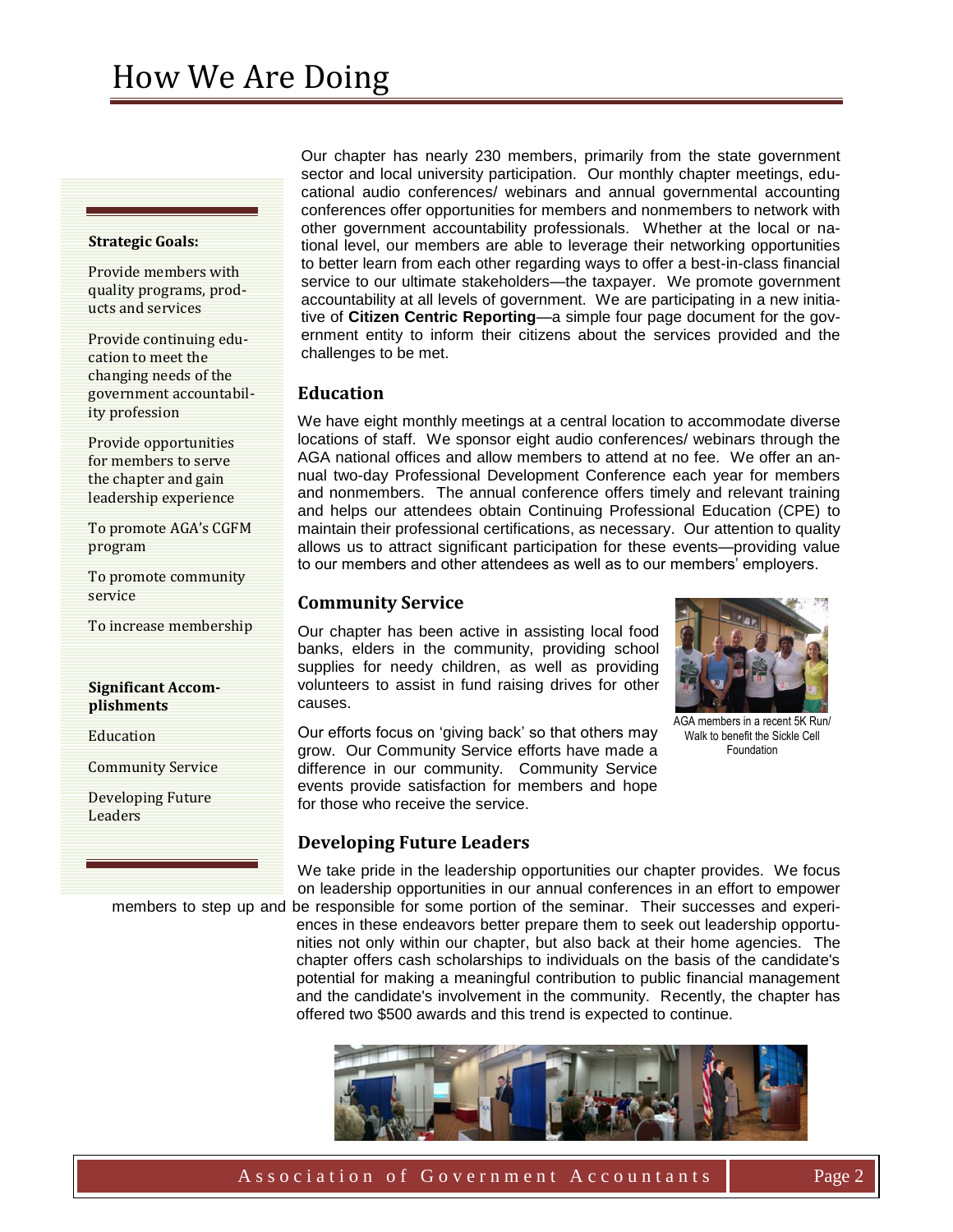## **Members**

Our chapter's membership has grown significantly over recent years. Located in Florida's capitol city, Tallahassee is also the center of Leon County government and home to two public universities plus a large state college. Because of this, there is a strong government sector representation in our membership. Currently, government related employers account for 82% of our members.

### **Recent Chapter Accomplishments**

As in each year the chapter has sponsored a *Professional Development Conference* (PDC), the most recent conference was another major success. Over 200 registrants attended the two day training event, held in Tallahassee at the Florida State University Conference Center. Featured speakers presented relevant and interesting information which qualified attendees for up to 14 CPE hours. Evaluations from conference attendees were very positive and will assist the chapter in making still more improvements on future conferences. The next PDC is already being planned!

In a bold step, the chapter sponsored two three day training events that prepared members and other attendees to take the AGA's Certified Government Financial Manager (CGFM) examination. Both sessions of the preparation courses were filled and training was deems excellent based on attendee evaluations. Several attendees have since sat for and passed parts of the CGFM exam.

In total, the chapter sponsored training events that offered *86* **CPE hours**. Based on membership, the Tallahassee Chapter is in the top 15 of all AGA affiliates.

### **Financial Strength**

The Tallahassee Chapter continues to have strong chapter administration/ leadership and reliable individuals to perform core tasks. We have surplus funds from past operations, largely due to margins on recent annual accounting conferences (PDCs). The chapter seeks ways to spend the funds to best benefit members and the local community.

The CGFM training events held in the 2012-13 program year significantly impacted revenues and expenses. Thus, 2012 is most representative of chapter activity. Meetings, audio conferences and the CGFM training are subsidized by profits earned from the annual accounting conferences. Expenses listed in the "Other" category are comprised mostly of amounts related to registration and travel costs for officer training.

Our financial statements and supporting records are reviewed annually by an independent professional whose report is then approved by our Chapter Executive Committee before being forwarded to the national offices of the AGA.

#### **Comparative Revenues and Expenses** Program Years 2012 and 2013

| Revenues                 | 2011-12 | 2012-13 |
|--------------------------|---------|---------|
| Conference               | 41,975  | 42,560  |
| <b>Meetings</b>          | 4.325   | 3,100   |
| Audio Conferences        | 1,355   | 1,120   |
| Dues from National       | 1,393   | 1,197   |
| <b>CGFM Training</b>     | 0       | 13,206  |
| Other                    | 84      | 855     |
| Total                    | 49,132  | 62,038  |
| <b>Expenses</b>          |         |         |
| Conference               | 33,105  | 35,023  |
| <b>Meetings</b>          | 5,992   | 6,536   |
| <b>Audio Conferences</b> | 2,325   | 1,965   |
| <b>CGFM Training</b>     | O       | 19,885  |
|                          |         |         |
| Other                    | 5,330   | 8,109   |



**Members by Employer Type** 

### Association of Government Accountants | Page 3